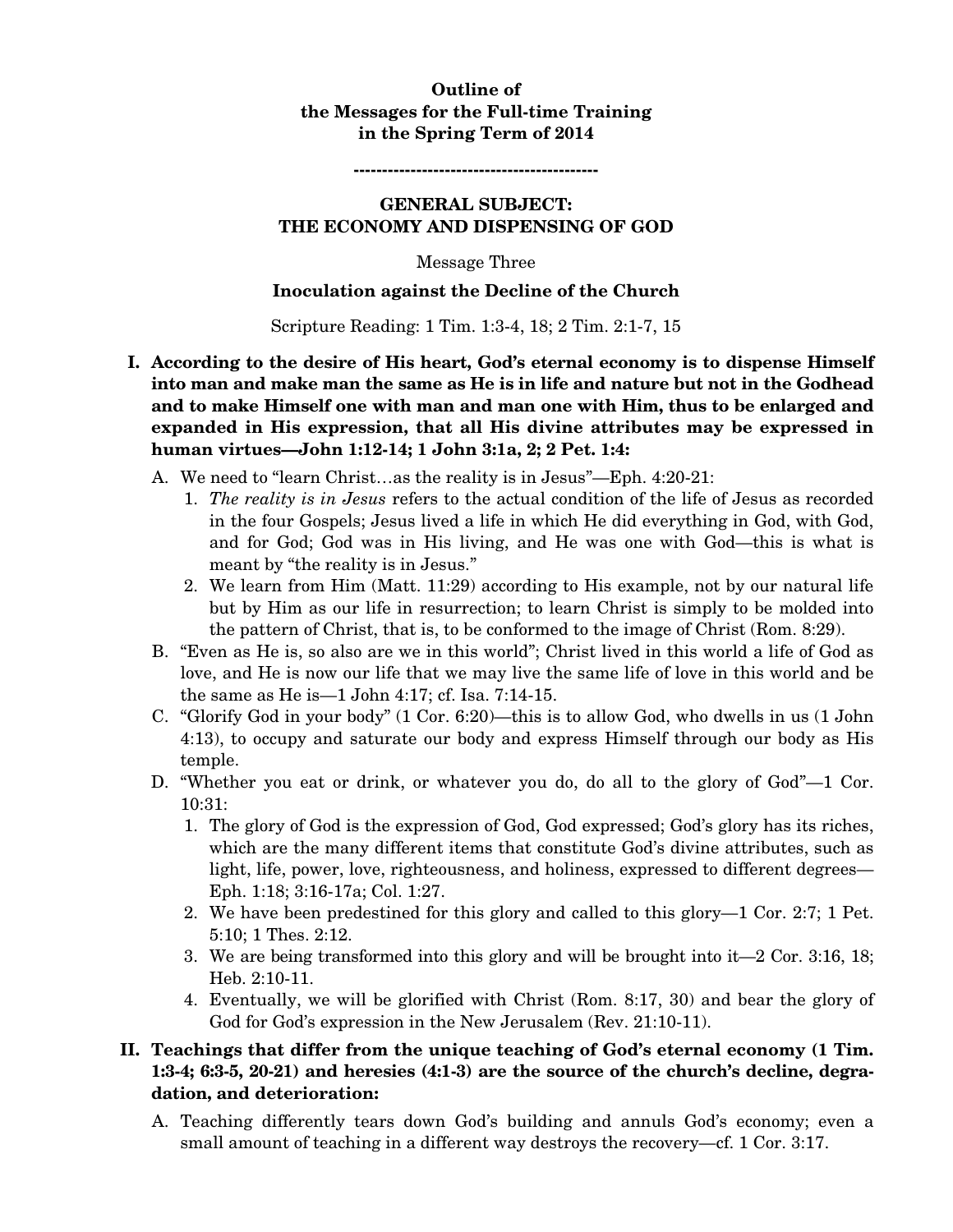B. To war the good warfare (1 Tim. 1:18) is to war against the different teachings of the dissenters and to carry out God's economy (v. 4) according to the apostle's ministry concerning the gospel of grace and eternal life, that the blessed God may be glorified (vv. 11-17).

## **III. The degradation and apostasy of the church took place at the end of the apostle Paul's ministry—cf. 1 Cor. 9:1-2:**

- A. All the believers in Asia turned away from Paul's ministry, including Phygelus and Hermogenes—2 Tim. 1:15.
- B. Hymenaeus and Philetus said that the resurrection had already taken place, that is, that there would be no resurrection; this is a serious heresy that denies the divine power in life—2:17-18; 1 Cor. 15:52; 1 Thes. 4:16; Rev. 20:4, 6.
- C. Demas, a co-worker of the apostle Paul, loved the present age and abandoned Paul— 2 Tim. 4:10.
- D. Alexander the coppersmith did many evil things to the apostle and greatly opposed the apostles' words—vv. 14-15.
- E. At the apostle's first defense no one was with him to support him, but all abandoned him—v. 16.

# **IV. Even during a period of decline, a downward trend when most of God's people are carried away, there is always a remnant who remains faithful—1 Kings 19:14, 18; Rom. 11:5; Ezra 9:8; Neh. 1:3; Hag. 1:14:**

- A. Onesiphorus was an overcomer who resisted the general trend and stood against the downward current to refresh the Lord's ambassador in spirit, soul, and body, not being ashamed of the apostle's imprisonment on behalf of the Lord's commission—2 Tim. 1:16-18.
- B. Timothy was one who was fully perfected and equipped to minister the word of God, not only in caring for a local church but also in confronting the worsening decline of the church; he was like-souled with the apostle Paul to genuinely care for the church with all the saints and remind them of Paul's ways which were in Christ—3:13-17; Phil. 2:19-22; 1 Cor. 4:17; 1 Tim. 1:16; 4:12.
- C. Luke was the beloved physician, a faithful companion of Paul until Paul's martyrdom— Col. 4:14; Philem. 24; 2 Tim. 4:11.
- D. Titus walked in the same spirit and in the same steps as Paul to care for the churches— 2 Cor. 7:6-7; 12:18; Titus 1:4-5; 3:12; cf. 2 Tim. 4:10.
- E. Mark was useful to Paul for the ministry—v. 11; cf. Acts 15:37.

# **V. Second Timothy is a book written for inoculators, those who would inoculate others against the decline of the church—2:1-7, 15:**

- A. The inoculator is a teacher—v. 2; Eph. 3:2:
	- 1. If someone in a local church has a deposit of the Lord's healthy words, he should train the faithful ones that they too may have a good deposit from the Lord and be competent to teach others—1 Tim. 6:20; 2 Tim. 1:12-14.
	- 2. We must shepherd the saints with the teaching of God's economy—Eph. 4:11; cf. 1 Tim. 3:2; 4:11-16:
		- a. We should shepherd people by dispensing the divine life in the humanity of Jesus to cherish them and by teaching them the divine truths in the divinity of Christ to nourish them—Eph. 5:29.
		- b. Shepherding the flock of God by declaring to them all the counsel of God, the economy of God, protects the church from the destroyers of God's building, mingles